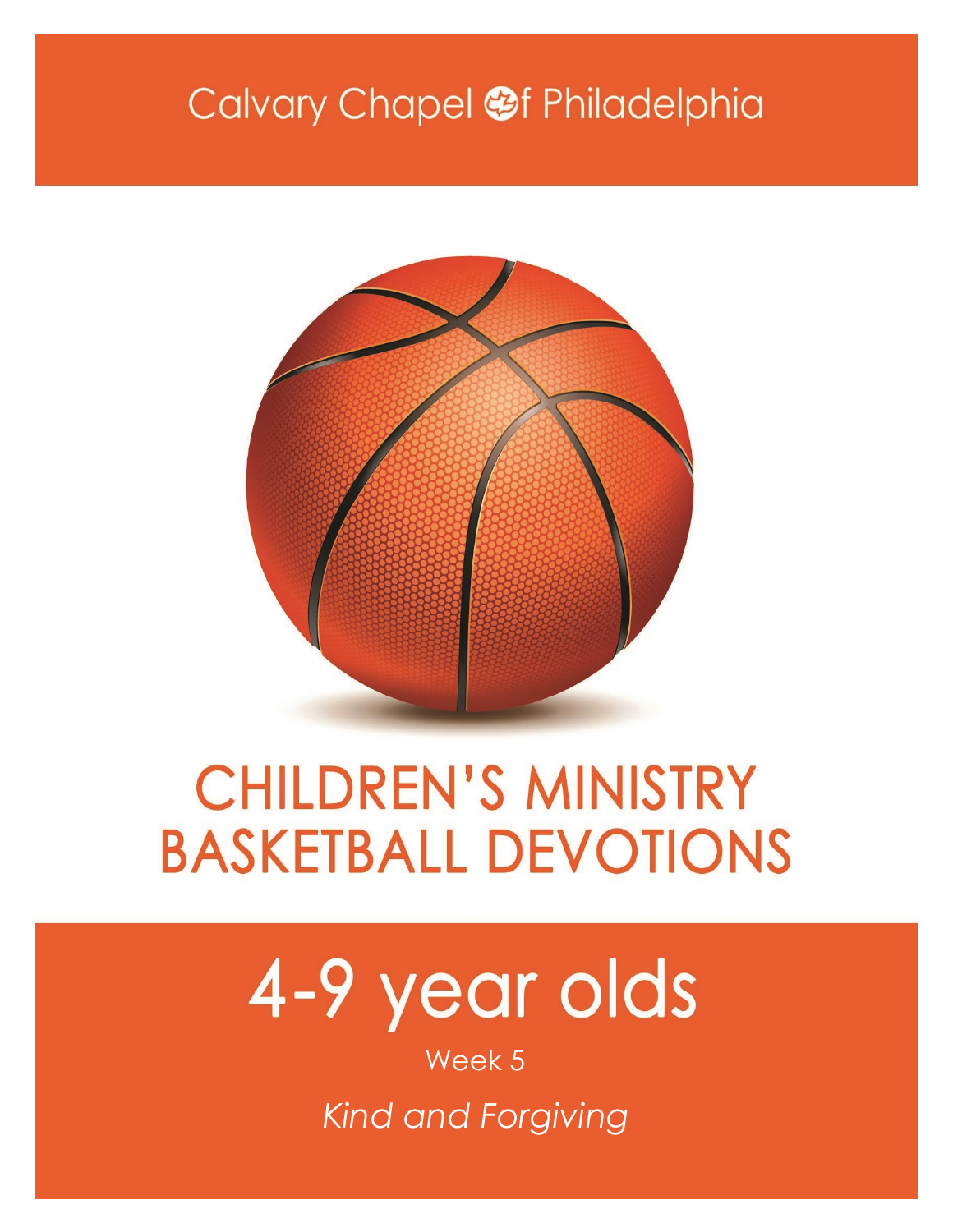## *Kind and Forgiving*

The objective is the goal or main teaching point of this week's study. If you convey one thing to your players, make it this.

Read this passage aloud to the kids, as it will be the focus of this week's study. Each week's memory verse will be in bold.

Here is where we will discuss today's passage with the players. This can be read off the page or summarized and explained in the coach's own words.

**Objective This lesson will show how a godly community is one where believers are kind, tenderhearted, and forgiving.**

#### **Scripture Passage:**

"Let all bitterness, wrath, anger, clamor, and evil speaking be put away from you, with all malice. **And be kind to one another, tenderhearted, forgiving one another, even as God in Christ forgave you.**"

Ephesians 4:31-32 (memory verse, Ephesians 4:32, in **bold**)

#### **In the Word**

As we continue to look at how to put off the old man's sinful ways and put on the new man as followers of Jesus, we are going to focus today on how Christians should treat one another. In Ephesians 4:31-32, Paul describes two kinds of communities: one ruled by the old man in verse 31, and one filled with the new man in verse 32.

Let's start by looking at the list in verse 31. We have already talked about some of these things this season (anger and evil speaking). Some of the other words might be unfamiliar. Bitterness is when someone stores hate in their heart toward someone else. Wrath is a fierce kind of anger that wants to hurt someone. Clamor refers to lots of shouting. Malice is when people try to harm others on purpose. Would you want to be a part of a community that is always angry, shouting, and trying to hurt each other? Of course not! Yet whenever we hold a grudge, get into a fight, or get so mad at someone that we speak badly about them or try to hurt them, we are creating that kind of a community.

Verse 32 gives a much nicer picture. In this community, people are kind to one another. This means treating others as we want to be treated, doing what is right, and making people happy. Such a community is also tenderhearted, which means thinking about the ways others feel instead of always thinking about yourself. Finally, when someone in this sort of community is hurt, they forgive and continue to treat the person who hurt them with kindness, knowing that Jesus has forgiven them.